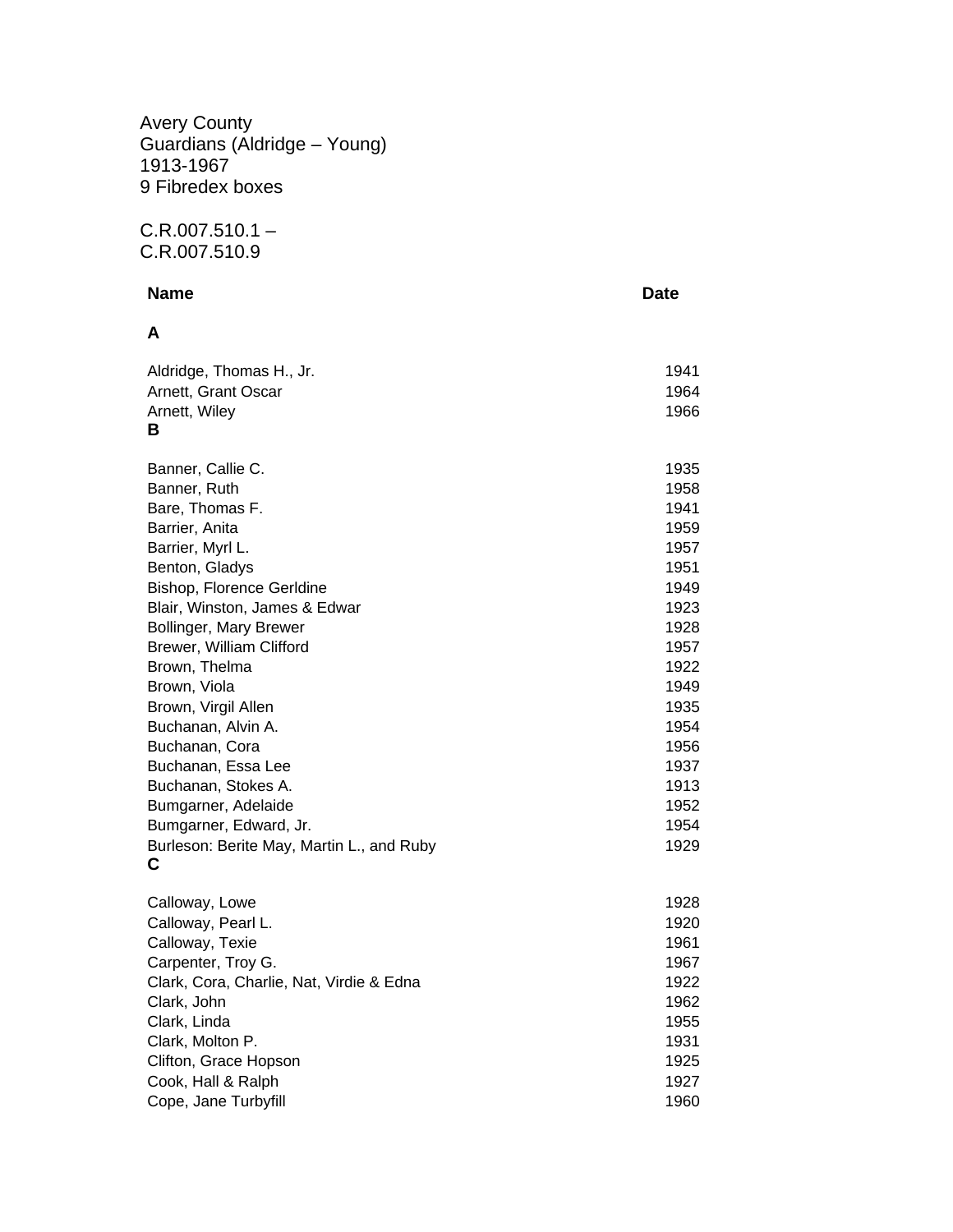| <b>Name</b>                          | <b>Date</b> |
|--------------------------------------|-------------|
| Cornett, Mainous L.                  | 1944        |
| Cornett, Nellis                      | 1951        |
| Cornetty, Mainous L.                 | 1956        |
| Crump, Alta, Artelie, Ronold & Alma  | 1925        |
| D                                    |             |
| Daniels, Robert Allen                | 1945        |
| Davis, Patricia A.                   | 1963        |
| Donaldson, Rosa Lee                  | 1924        |
| Dugger, Bertie Mae and Velma<br>Е    | 1930        |
| Edwards, John Wesley                 | 1947        |
| Eggers, James Marian                 | 1956        |
| Eggers, Sam                          | 1960        |
| Ellis, Cordelia                      | 1928        |
| Ensley, James                        | 1962        |
| Erwin, Marlin                        | 1929        |
| Erwin, Pansey & Jewell<br>F          | 1930        |
| February, Connie and Booth Randolph  | 1962        |
| Febuary, George                      | 1957        |
| Fields, Frank F.                     | 1932        |
| Finley, Elizabeth Turbyfill          | 1959        |
| Fletcher, Anna Ragland               | 1944        |
| Franklin, Pauline J.                 | 1964        |
| Fulkerson, Julia L. and Anna R.<br>G | 1932        |
| Garland, J. M. and Grover            | 1943        |
| Garland, Jessie                      | 1923        |
| Gillard, Vance, Starnes & Horace     | 1927        |
| Gragg, Coleman                       | 1938        |
| Gragg, James L                       | 1960        |
| Green, R. L.                         | 1930        |
| Greene, Newland E.                   | 1927        |
| Greer, Lace P.                       | 1943        |
| Guinn, Dora                          | 1945        |
| Gunnol, Bobby                        | 1961        |
| Gwyn, Howard Donald<br>н             | 1963        |
| Haga, Kelley Lincoln                 | 1952        |
| Hagie, Clarence                      | 1923        |
| Harmon, John W. & Annie May          | 1923        |
| Harmon, Lorene Eugenia               | 1951        |
| Harmon, Madelyon Reece               | 1958        |
| Harmon, Dana, Marie, and Myrtle      | 1949        |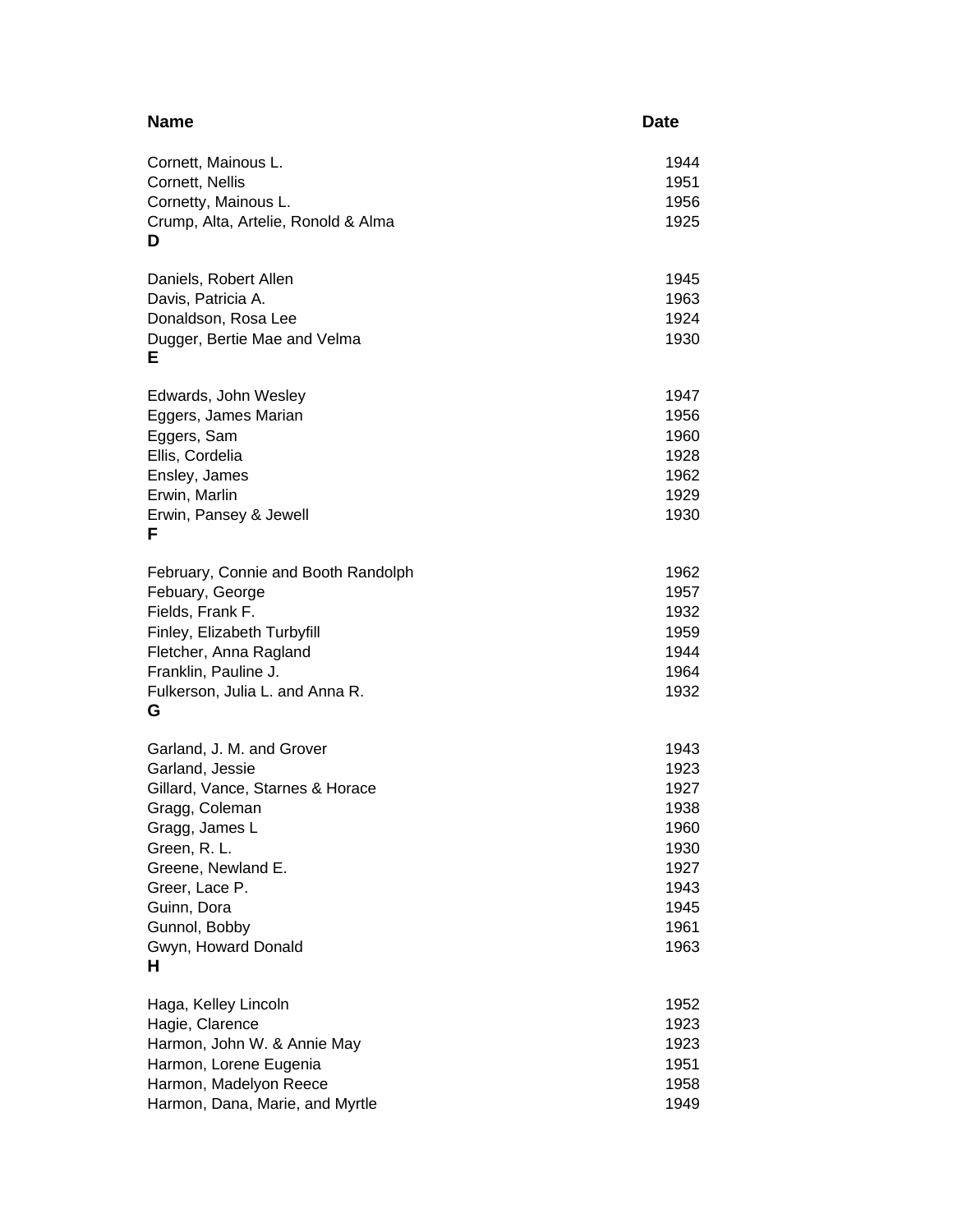| <b>Name</b>                                     | <b>Date</b>  |
|-------------------------------------------------|--------------|
| Harmon, Thomas Finley                           | 1920         |
| Harris, Ellsworth E.                            | 1950         |
| Hartley, Charles                                | 1931         |
| Hayes, George E., Alma L. and Thelma H. Kincaid | 1942         |
| Hicks, James                                    | 1951         |
| Henson, Paul B.                                 | 1947         |
| Hoilman, Dodger                                 | 1950         |
| Hoilman, Dolores                                | 1953         |
| Hoilman, Frank                                  | 1953         |
| Hoilman, James Stokes and Kenneth Wayne         | 1961         |
| Holloway, George                                | 1946         |
| Holsclaw, Johnny                                | 1949         |
| Hopson, Ham                                     | 1938<br>1948 |
| Horney, Frank<br>Howell, Sheila Ruth            | 1952         |
| Hughes, Ben F.                                  | 1961         |
| Hughes, Charles                                 | 1931         |
| Hughes, Sabo                                    | 1966         |
| Hunnicutt, A. L., Mrs.                          | 1959         |
| Hunnicutt, James Isaiah                         | 1941         |
| ı                                               |              |
| Issaacs, Lois                                   | 1945         |
| J                                               |              |
| Jennings, Bobby Jean Greer                      | 1962         |
| Johnson, Albert D.                              | 1960         |
| Johnson, Eleanor & Frank                        | 1924         |
| Johnson, Herman T.                              | 1960         |
| Johnson, Nat J.                                 | 1946         |
| Johnson, Norma G.                               | 1960         |
| Johnson, Phillip H.                             | 1963         |
| Johnson, Rosa Church                            | 1958         |
| Jones, Grace & Paul                             | 1922         |
| Jones, Lynn Allen                               | 1963         |
| Jones, Phillip K.                               | 1959         |
| L                                               |              |
| Lee, Robert                                     | 1953         |
| Loven, Bernard, Teresa, Mildred & James         | 1925         |
| Loven, A. A.                                    | 1924         |
| Мc                                              |              |
| McCoury, Sheila Lynn                            | 1962         |
| McGinnis, William Gray                          | 1962         |
| McGrath, Harold & Elizabeth                     | 1925         |
| McGuire, Lula                                   | 1927         |
| <b>McKesson Heirs</b>                           | 1930         |
| McKinney, Molton                                | 1924         |
|                                                 |              |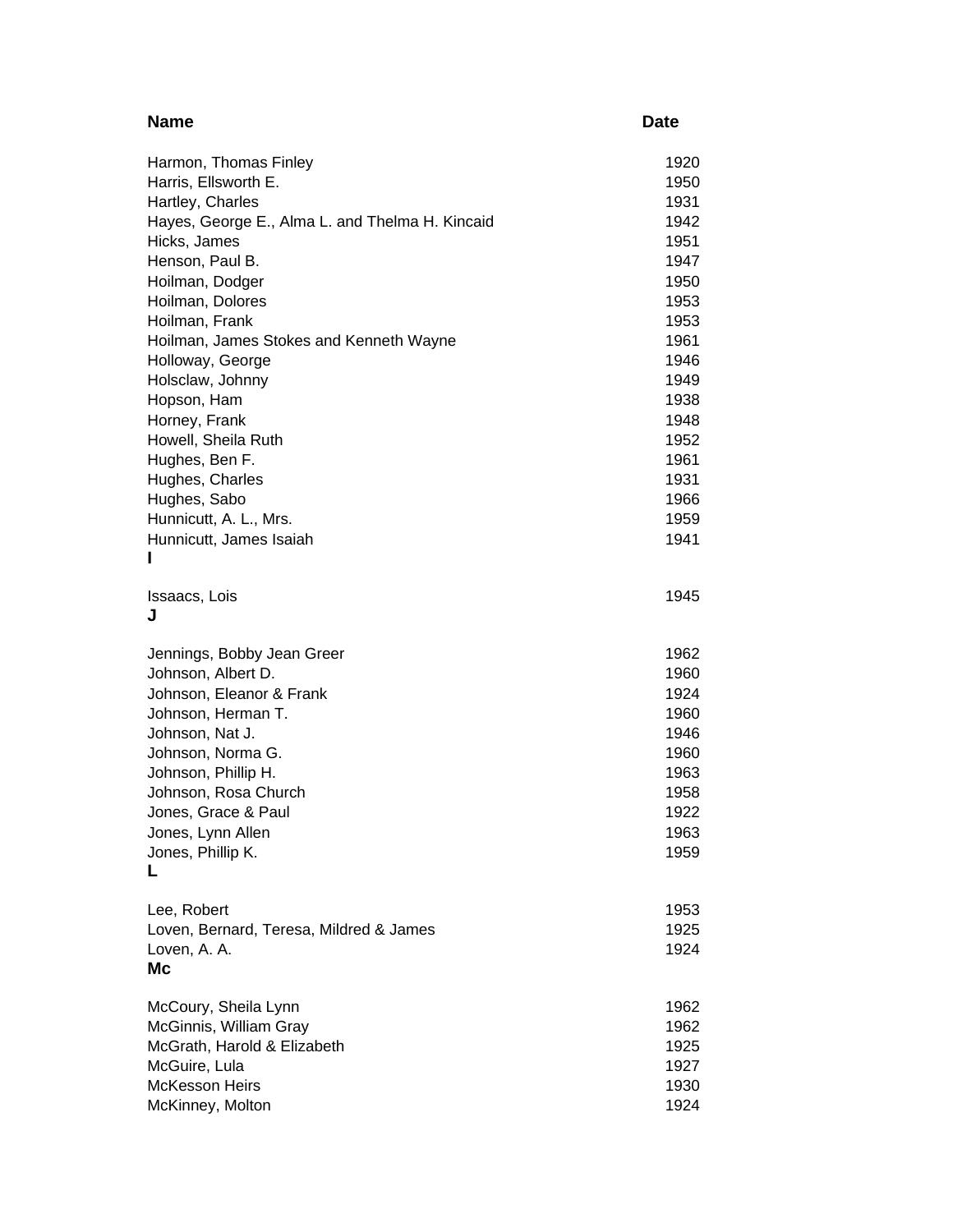| <b>Name</b>                                                                                                                                                                                                                                                                                          | <b>Date</b>                                                                                  |
|------------------------------------------------------------------------------------------------------------------------------------------------------------------------------------------------------------------------------------------------------------------------------------------------------|----------------------------------------------------------------------------------------------|
| McLeod, Margaret H.<br>McNeely, Cordia & William<br>М                                                                                                                                                                                                                                                | 1958<br>1924                                                                                 |
| Mace, Florence Clark<br>Malloch, Alta M.<br>Massey, Evelyn McKinney<br>Miller, Ruth<br>N                                                                                                                                                                                                             | 1927<br>1942<br>1961<br>1956                                                                 |
| Nance, Lawrence D.<br>Nave, Brownlow C., Jr.<br>Norman, Frances<br>Ο                                                                                                                                                                                                                                 | 1955<br>1926<br>1944                                                                         |
| Ollis, Boyd<br>Ollis, Frank and Ralph<br>Ollis, Larry Edward<br>P                                                                                                                                                                                                                                    | 1937<br>1928<br>1962                                                                         |
| Parlier Finley I.<br>Parlier, Tillet<br>Perry, Leona<br>Pierce, Athena<br>Presson, Waldo, Olon & Elizabeth<br>Pritchard, Roscoe C.<br>Puckett, James E.<br>Pyatte, Clara Anne<br>Pyatte, Eva Belle<br>R                                                                                              | 1950<br>1957<br>1927<br>1938<br>1928<br>1961<br>1949<br>1929<br>1934                         |
| Rash, Arnold<br>Ray, William F.<br>Reece, Helen B.<br>Robbins, Beverly<br>S                                                                                                                                                                                                                          | 1921<br>1934<br>1944<br>1963                                                                 |
| Shell, William<br>Shelton-Callahan, Billie Dean<br>Shelton, Danny Lee<br>Shepher, Roy Dell<br>Shirley, Clifford Lee<br>Shook, George W.<br>Shook, Mack H.<br>Simmonds, Fannie Sullivan<br>Singleton, George Edward<br>Sluder, Alonzo, Ernest, Fred, & Fay<br>Sluder, Anna and Dorthy<br>Sluder, Mary | 1965<br>1949<br>1961<br>1928<br>1949<br>1956<br>1963<br>1931<br>1962<br>1924<br>1949<br>1954 |